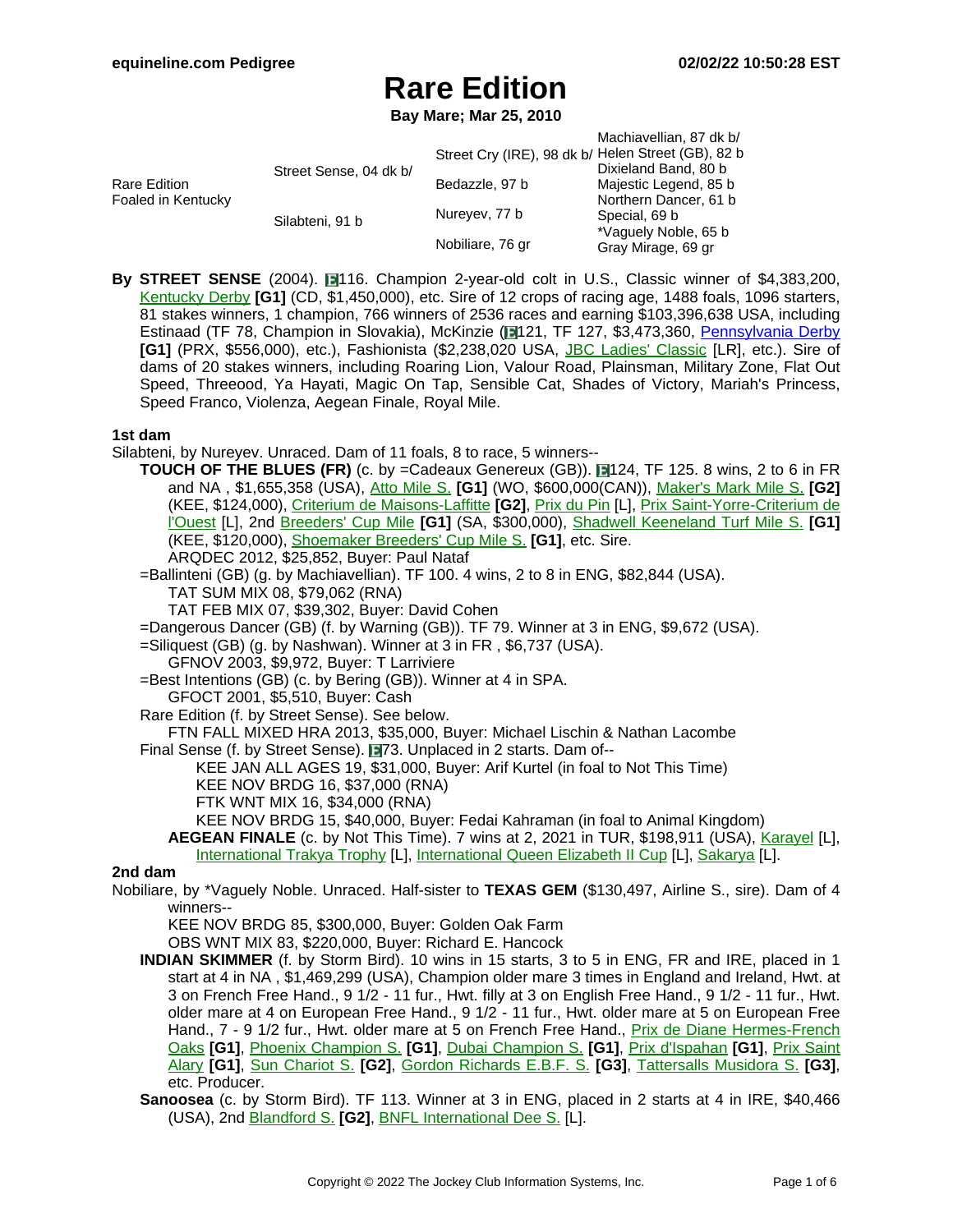#### **Bay Mare; Mar 25, 2010**

Lordship (c. by Tentam). 12 wins, 4 to 9, \$97,730. Sire.

FBS OPN SEL 2YO TRN 83, \$45,000, Buyer: FLORIDA EQUINE INVESTMENTS, INC.

Ajzem (c. by Blushing Groom (FR)). TF 97?. 6 wins, 3 to 7 in ENG and GER, \$36,004 (USA).

Silabteni (f. by Nureyev). See above.

Vaguely Sensitive (f. by Sensitive Prince). Unplaced in 2 starts. Dam of--

KEE JAN ALL AGES 92, \$27,000, Buyer: Horse France

KEE NOV BRDG 88, \$225,000 (RNA)

OBS WNT MIX 83, \$82,000, Buyer: JOSELSON, STANLEY

Landrail (f. by Storm Bird). TF 63. Placed at 2 and 3 in ENG, \$3,171 (USA). Dam of--

TAT DEC MIX 93, \$6,206, Buyer: Peter Doyle Bldstk

KEE JAN ALL AGES 91, \$95,000, Buyer: Curragh Bloodstock Agency

**=COME ON PEKAN (IRE)** (g. by Sri Pekan). TF 88. 5 wins, 4 to 6 in HK and SIN, placed at 2 in ENG, \$944,372 (USA), [Singapore](https://www.equineline.com/dotVideoChart.cfm?track=SIN&country=SIN&race_date=2003-03-07&refno=4544021®istry=T&race_name=Singapore+Classic&race_number=65381&day_evening=D&product_reference_number=40PA) Classic **[G3]**, 2nd Queen Mother's [Memorial](https://www.equineline.com/dotVideoChart.cfm?track=ST+&country=HK+&race_date=2002-06-09&refno=4544021®istry=T&race_name=Queen+Mother) Cup [L], Sha Tin [Futurity](https://www.equineline.com/dotVideoChart.cfm?track=ST+&country=HK+&race_date=2002-06-01&refno=4544021®istry=T&race_name=Sha+Tin+Futurity+Trophy&race_number=64788&day_evening=D&product_reference_number=40PA) Trophy [L].

TAT OCT YRLG 99, \$55,655, Buyer: Kern/Lillingston Association

=Alam Jehan (IND) (f. by Key of Luck). Unraced in India. Dam of--

**=SMILE STONE (IND)** (g. by Juniper). 6 wins at 4 and 5 in IND, \$24,427 (USA), Chi[ef](https://www.equineline.com/dotVideoChart.cfm?track=BAN&country=IND&race_date=2015-05-31&refno=9250004®istry=T&race_name=Chief+Minister) [Minister's](https://www.equineline.com/dotVideoChart.cfm?track=BAN&country=IND&race_date=2015-05-31&refno=9250004®istry=T&race_name=Chief+Minister) Cup [L], [Bangalore](https://www.equineline.com/dotVideoChart.cfm?track=BAN&country=IND&race_date=2015-07-31&refno=9250004®istry=T&race_name=Bangalore+City+Gold+Cup&race_number=65879&day_evening=D&product_reference_number=40PA) City Gold Cup [L], 2nd Kakatiya [Million](https://www.equineline.com/dotVideoChart.cfm?track=HYD&country=IND&race_date=2015-01-31&refno=9250004®istry=T&race_name=Kakatiya+Million&race_number=66109&day_evening=D&product_reference_number=40PA) [L], Ba[ngalore](https://www.equineline.com/dotVideoChart.cfm?track=BAN&country=IND&race_date=2015-12-05&refno=9250004®istry=T&race_name=Bangalore+Turf+Club+Trophy&race_number=64633&day_evening=D&product_reference_number=40PA) Turf Club [Trophy](https://www.equineline.com/dotVideoChart.cfm?track=BAN&country=IND&race_date=2015-12-05&refno=9250004®istry=T&race_name=Bangalore+Turf+Club+Trophy&race_number=64633&day_evening=D&product_reference_number=40PA) [L] twice, [Sprinters](https://www.equineline.com/dotVideoChart.cfm?track=BAN&country=IND&race_date=2016-01-29&refno=9250004®istry=T&race_name=Sprinters+Trial&race_number=66204&day_evening=D&product_reference_number=40PA) Trial [L], etc.

### **3rd dam**

**GRAY MIRAGE**, by Bold Bidder. 4 wins at 3 and 4, \$61,248, [Pinafore](https://www.equineline.com/dotVideoChart.cfm?track=SUF&country=USA&race_date=1972-04-15&refno=197291®istry=T&race_name=Pinafore+S.&race_number=8&day_evening=D&product_reference_number=40PA) S., 2nd Golden [Poppy](https://www.equineline.com/dotVideoChart.cfm?track=GG+&country=USA&race_date=1973-03-10&refno=197291®istry=T&race_name=Golden+Poppy+H.&race_number=6&day_evening=D&product_reference_number=40PA) H., My [Fair](https://www.equineline.com/dotVideoChart.cfm?track=SUF&country=USA&race_date=1973-05-06&refno=197291®istry=T&race_name=My+Fair+Lady+H.&race_number=9&day_evening=D&product_reference_number=40PA) [Lady](https://www.equineline.com/dotVideoChart.cfm?track=SUF&country=USA&race_date=1973-05-06&refno=197291®istry=T&race_name=My+Fair+Lady+H.&race_number=9&day_evening=D&product_reference_number=40PA) H., 3rd Santa [Barbara](https://www.equineline.com/dotVideoChart.cfm?track=SA+&country=USA&race_date=1973-03-22&refno=197291®istry=T&race_name=Santa+Barbara+H.&race_number=8&day_evening=D&product_reference_number=40PA) H.**-G1**, [Betsy](https://www.equineline.com/dotVideoChart.cfm?track=GS+&country=USA&race_date=1972-04-29&refno=197291®istry=T&race_name=Betsy+Ross+H.&race_number=8&day_evening=D&product_reference_number=40PA) Ross H., [Princess](https://www.equineline.com/dotVideoChart.cfm?track=RKM&country=USA&race_date=1973-07-21&refno=197291®istry=T&race_name=Princess+Doreen+H.&race_number=8&day_evening=D&product_reference_number=40PA) Doreen H. Sister to **BOLD IMPULSE** (\$106,245, San Mateo S., etc.), half-sister to **DARK MIRAGE** (\$362,788, Champion 3-year-old filly in U.S., Filly Triple Crown in U.S., Coaching Club American Oaks, etc.), **Prince of Reason** (\$92,528, 2nd Champagne S.**-G1**, etc., sire). Dam of 2 winners--

**TEXAS GEM** (c. by Canonero II). 9 wins, 3 to 5, \$130,497, [Airline](https://www.equineline.com/dotVideoChart.cfm?track=LAD&country=USA&race_date=1980-07-05&refno=692025®istry=T&race_name=Airline+S.&race_number=9&day_evening=D&product_reference_number=40PA) S. Sire.

Desert Image (c. by Faraway Son). 5 wins at 3, \$38,120.

FTN YRLG SAR 82, \$135,000, Buyer: FIRESTONE, MR. AND MRS. BERT

Nobiliare (f. by \*Vaguely Noble). See above.

First Mirage (f. by Riva Ridge). Dam of--

KEE JAN ALL AGES 86, \$51,000, Buyer: William & Joseph Stavola FTN YRLG SAR 83, \$130,000, Buyer: Spendthrift Farm

- **MISSY'S MIRAGE** (f. by Stop the Music). 14 wins in 28 starts, 2 to 5, \$838,894, [Hempstead](https://www.equineline.com/dotVideoChart.cfm?track=BEL&country=USA&race_date=1992-05-31&refno=1173888®istry=T&race_name=Hempstead+H.&race_number=8&day_evening=D&product_reference_number=40PA) H. **[G1]**, [Shuvee](https://www.equineline.com/dotVideoChart.cfm?track=BEL&country=USA&race_date=1992-05-09&refno=1173888®istry=T&race_name=Shuvee+H.&race_number=8&day_evening=D&product_reference_number=40PA) H. **[G1]**, First [Flight](https://www.equineline.com/dotVideoChart.cfm?track=AQU&country=USA&race_date=1991-11-02&refno=1173888®istry=T&race_name=First+Flight+H.&race_number=7&day_evening=D&product_reference_number=40PA) H. **[G2]**, C[olumbia](https://www.equineline.com/dotVideoChart.cfm?track=PIM&country=USA&race_date=1991-09-14&refno=1173888®istry=T&race_name=Columbia+S.&race_number=10&day_evening=D&product_reference_number=40PA) S. **[G3]**, Cor[rection](https://www.equineline.com/dotVideoChart.cfm?track=AQU&country=USA&race_date=1992-02-23&refno=1173888®istry=T&race_name=Correction+H.&race_number=8&day_evening=D&product_reference_number=40PA) [H.](https://www.equineline.com/dotVideoChart.cfm?track=AQU&country=USA&race_date=1992-02-23&refno=1173888®istry=T&race_name=Correction+H.&race_number=8&day_evening=D&product_reference_number=40PA) [L] (AQU, \$40,740), etc. Dam of--
	- **APPREHENDER** (g. by Posse). 112. 11 wins, 3 to 9, \$732,360, King [Cotton](https://www.equineline.com/dotVideoChart.cfm?track=OP+&country=USA&race_date=2014-02-15&raceid=mp4:2014/1308/201402151816OPM9_1308.f4v&refno=8540462®istry=T&race_name=King+Cotton+S.&race_number=9&day_evening=D&product_reference_number=40PA) S. (OP, \$60,000), Ed [Skinner](https://www.equineline.com/dotVideoChart.cfm?track=PRM&country=USA&race_date=2018-05-26&raceid=mp4:2018/1308/201805261712PMM8_1308.mp4&refno=8540462®istry=T&race_name=Ed+Skinner+S.&race_number=8&day_evening=D&product_reference_number=40PA) S. (PRM, \$39,000), King [Cotton](https://www.equineline.com/dotVideoChart.cfm?track=OP+&country=USA&race_date=2013-01-26&raceid=mp4:2013/1308/201301261743OPM8_1308.f4v&refno=8540462®istry=T&race_name=King+Cotton+S.&race_number=8&day_evening=D&product_reference_number=40PA) S. (OP, \$36,000), 2nd [Count](https://www.equineline.com/dotVideoChart.cfm?track=OP+&country=USA&race_date=2017-04-15&raceid=mp4:2017/1308/201704151658OPM7_1308.mp4&refno=8540462®istry=T&race_name=Count+Fleet+Sprint+H.&race_number=7&day_evening=D&product_reference_number=40PA) Fleet [Sprint](https://www.equineline.com/dotVideoChart.cfm?track=OP+&country=USA&race_date=2017-04-15&raceid=mp4:2017/1308/201704151658OPM7_1308.mp4&refno=8540462®istry=T&race_name=Count+Fleet+Sprint+H.&race_number=7&day_evening=D&product_reference_number=40PA) H. **[G3]** (OP, \$80,000), [Remington](https://www.equineline.com/dotVideoChart.cfm?track=RP+&country=USA&race_date=2012-09-30&raceid=mp4:2012/1308/201209301728RED7_1308.f4v&refno=8540462®istry=T&race_name=Remington+Park+Sprint+Cup+S.&race_number=7&day_evening=D&product_reference_number=40PA) Park Sprint Cup S. [L] (RP, \$40,000), etc. KEE SEP YRLG 10, \$21,000, Buyer: William Robson

Flash Act (f. by Sky Mesa).  $\Box$ 87. 2 wins at 4, \$60,590. Dam of--KEE SEP YRLG 07, \$70,000 (RNA)

**NINE ROUTE** (c. by The Factor). **183. 3** wins in 5 starts at 2 and 3, \$128,948, [Gander](https://www.equineline.com/dotVideoChart.cfm?track=AQU&country=USA&race_date=2018-02-18&raceid=mp4:2018/1308/201802181348AQD3_1308.mp4&refno=9864568®istry=T&race_name=Gander+S.&race_number=3&day_evening=D&product_reference_number=40PA) S. -R (AQU, \$60,000).

FTN PREF YRLG SAR 2016, \$290,000, Buyer: August Dawn Farm

FTK FALL MIX 15, \$190,000, Buyer: Lane's End Bloodstock

**CLASSY MIRAGE** (f. by Storm Bird). 124. 13 wins in 25 starts, 3 to 5, \$716,712, Ba[llerina](https://www.equineline.com/dotVideoChart.cfm?track=SAR&country=USA&race_date=1995-08-13&refno=1294152®istry=T&race_name=Ballerina+H.&race_number=8&day_evening=D&product_reference_number=40PA) H. **[G1]**, [Prioress](https://www.equineline.com/dotVideoChart.cfm?track=BEL&country=USA&race_date=1993-07-04&refno=1294152®istry=T&race_name=Prioress+S.&race_number=8&day_evening=D&product_reference_number=40PA) S. **[G2]**, [Distaff](https://www.equineline.com/dotVideoChart.cfm?track=AQU&country=USA&race_date=1994-03-20&refno=1294152®istry=T&race_name=Distaff+H.&race_number=8&day_evening=D&product_reference_number=40PA) H. **[G2]**, Bed o' [Roses](https://www.equineline.com/dotVideoChart.cfm?track=AQU&country=USA&race_date=1994-04-09&refno=1294152®istry=T&race_name=Bed+o) H. **[G2]**, [Genuine](https://www.equineline.com/dotVideoChart.cfm?track=BEL&country=USA&race_date=1995-06-03&refno=1294152®istry=T&race_name=Genuine+Risk+H.&race_number=10&day_evening=D&product_reference_number=40PA) Risk H. **[G2]**, etc. Dam of--

KEE NOV BRDG 04, \$290,000, Buyer: Dromoland Farm (in foal to Awesome Again)

**DUBLIN** (c. by Afleet Alex). 107. 2 wins at 2, \$438,949, Three [Chimneys](https://www.equineline.com/dotVideoChart.cfm?track=SAR&country=USA&race_date=2009-09-07&raceid=mp4:2009/1308/200909071754STD10_1308.f4v&refno=8038866®istry=T&race_name=Three+Chimneys+Hopeful+S.&race_number=10&day_evening=D&product_reference_number=40PA) Hopeful S. **[G1]** (SAR, \$180,000), 2nd [Southwest](https://www.equineline.com/dotVideoChart.cfm?track=OP+&country=USA&race_date=2010-02-20&raceid=mp4:2010/1308/201002201837OPM10_1308.f4v&refno=8038866®istry=T&race_name=Southwest+S.&race_number=10&day_evening=D&product_reference_number=40PA) S. **[G3]** (OP, \$50,000), 3rd [Arkansas](https://www.equineline.com/dotVideoChart.cfm?track=OP+&country=USA&race_date=2010-04-10&raceid=mp4:2010/1308/201004101745OPM9_1308.f4v&refno=8038866®istry=T&race_name=Arkansas+Derby&race_number=9&day_evening=D&product_reference_number=40PA) Derby **[G1]** (OP, \$100,000), [Rebel](https://www.equineline.com/dotVideoChart.cfm?track=OP+&country=USA&race_date=2010-03-13&raceid=mp4:2010/1308/201003131845OPM10_1308.f4v&refno=8038866®istry=T&race_name=Rebel+S.&race_number=10&day_evening=D&product_reference_number=40PA) S. **[G2]** (OP, \$30,000). Sire.

KEE SEP YRLG 08, \$525,000, Buyer: Robert Baker & William Mack

**Mike's Classic** (g. by Seeking the Gold). **116. 12 wins, 4 to 10, \$328,367(USA)**, 2nd Eil[lo](https://www.equineline.com/dotVideoChart.cfm?track=MED&country=USA&race_date=2003-10-03&refno=4643753®istry=T&race_name=Eillo+S.&race_number=5&day_evening=D&product_reference_number=40PA) [S.](https://www.equineline.com/dotVideoChart.cfm?track=MED&country=USA&race_date=2003-10-03&refno=4643753®istry=T&race_name=Eillo+S.&race_number=5&day_evening=D&product_reference_number=40PA) (MED, \$10,000), 3rd Alfred G. [Vanderbilt](https://www.equineline.com/dotVideoChart.cfm?track=SAR&country=USA&race_date=2003-08-10&refno=4643753®istry=T&race_name=Alfred+G.+Vanderbilt+H.&race_number=9&day_evening=D&product_reference_number=40PA) H. **[G2]** (SAR, \$22,000). Set ntr at Belmont Park, 5 1/2 furlongs in 1:02.26.

KEE SEP YRLG 00, \$145,000 (RNA)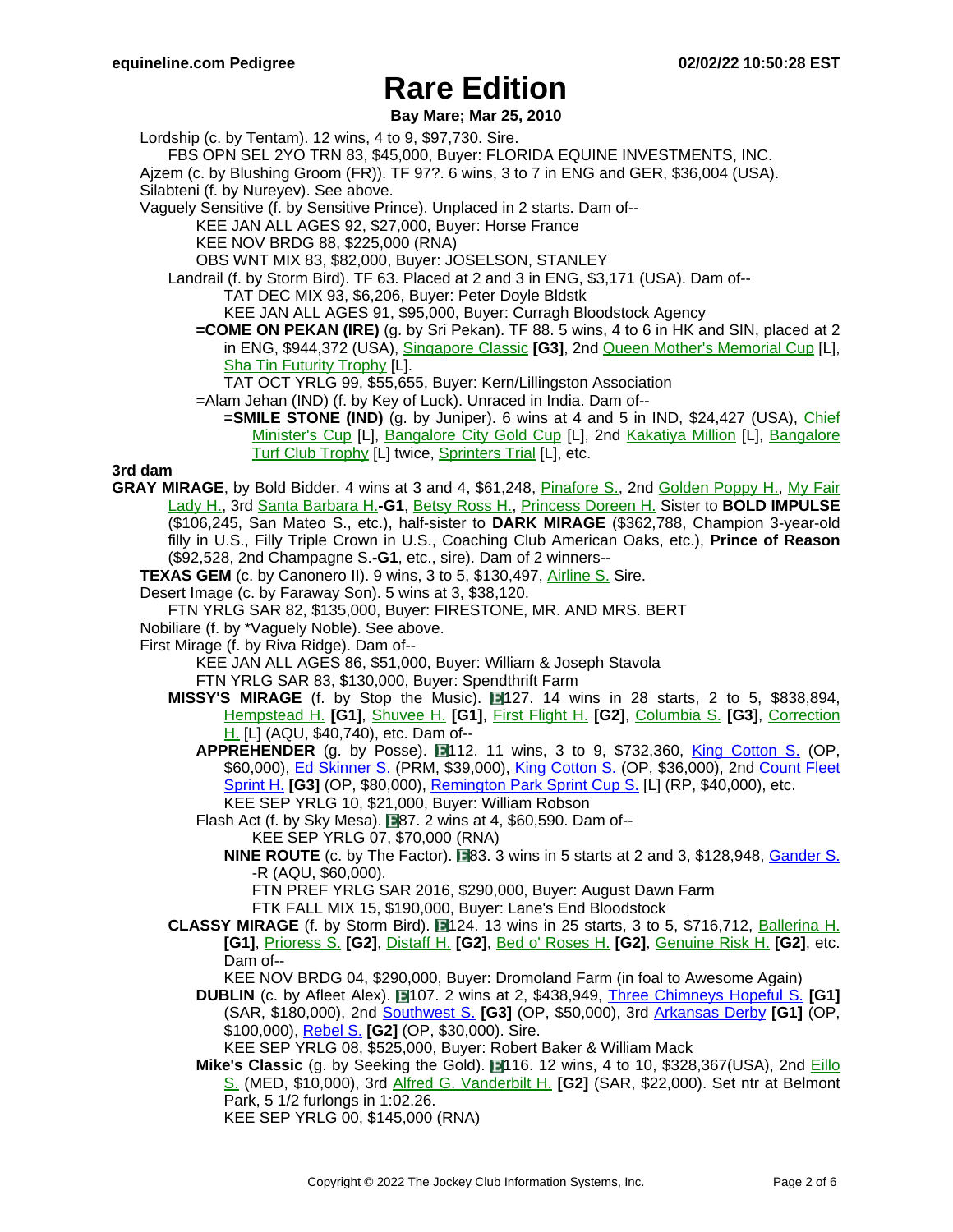**Bay Mare; Mar 25, 2010**

**Ireland** (f. by Afleet Alex). **196.** Winner at 3, \$54,861, 3rd Martha [Washington](https://www.equineline.com/dotVideoChart.cfm?track=OP+&country=USA&race_date=2014-02-01&raceid=mp4:2014/1308/201402011737OPM8_1308.f4v&refno=9113282®istry=T&race_name=Martha+Washington+S.&race_number=8&day_evening=D&product_reference_number=40PA) S. [L] (OP, \$10,000). Producer.

KEE SEP YRLG 12, \$115,000, Buyer: Bluegrass Hall

- Ours (f. by Half Ours). Unraced. Dam of--
	- KEE NOV BRDG 13, \$100,000, Buyer: Calumet Farm (in foal to Midnight Lute)
	- KEE JAN ALL AGES 13, \$50,000, Buyer: Coronation Investments (in foal to Tale of the Cat)

KEE NOV BRDG 12, \$90,000 (RNA)

FTF FEB SEL 2YO TRN 11, \$100,000, Buyer: Patrick Biancone

FTN SEL YRLG SAR 10, \$150,000, Buyer: M.S.T.S.

- **SONNETEER** (g. by Midnight Lute). 114. 3 wins, 3 to 5, \$595,776, *Fifth [Season](https://www.equineline.com/dotVideoChart.cfm?track=OP+&country=USA&race_date=2018-01-12&raceid=mp4:2018/1308/201801121651OPM8_1308.mp4&refno=9669775®istry=T&race_name=Fifth+Season+S.&race_number=8&day_evening=D&product_reference_number=40PA) S.* [L] (OP, \$75,000), [Champions](https://www.equineline.com/dotVideoChart.cfm?track=CD+&country=USA&race_date=2019-04-30&raceid=mp4:2019/1308/201904301549CHD7_1308.mp4&refno=9669775®istry=T&race_name=Champions+Day+Marathon+Overnight+S.&race_number=7&day_evening=D&product_reference_number=40PA) Day Marathon Overnight S.-ntr, 1 1/2 miles in 2:30.42 (CD, \$70,610), 2nd [Rebel](https://www.equineline.com/dotVideoChart.cfm?track=OP+&country=USA&race_date=2017-03-18&raceid=mp4:2017/1308/201703181907OPM10_1308.mp4&refno=9669775®istry=T&race_name=Rebel+S.&race_number=10&day_evening=D&product_reference_number=40PA) S. **[G2]** (OP, \$180,000), 3rd Super [Derby](https://www.equineline.com/dotVideoChart.cfm?track=LAD&country=USA&race_date=2017-09-09&raceid=mp4:2017/1308/201709091814LDM11_1308.mp4&refno=9669775®istry=T&race_name=Super+Derby&race_number=11&day_evening=D&product_reference_number=40PA) (LAD, \$20,000).
- **JOEY'S FIRST JOVE** (g. by Northern Jove). 127. 18 wins, 2 to 9, \$309,072, Equus [Breeders'](https://www.equineline.com/dotVideoChart.cfm?track=GS+&country=USA&race_date=1992-04-04&refno=1075838®istry=T&race_name=Equus+Breeders) [Cup](https://www.equineline.com/dotVideoChart.cfm?track=GS+&country=USA&race_date=1992-04-04&refno=1075838®istry=T&race_name=Equus+Breeders) H. (GS, \$35,142), Joyce [Kilmer](https://www.equineline.com/dotVideoChart.cfm?track=GS+&country=USA&race_date=1991-03-02&refno=1075838®istry=T&race_name=Joyce+Kilmer+H.&race_number=9&day_evening=D&product_reference_number=40PA) H. (GS, \$19,944), [Batty](https://www.equineline.com/dotVideoChart.cfm?track=PHA&country=USA&race_date=1993-04-25&refno=1075838®istry=T&race_name=Batty+S.&race_number=8&day_evening=D&product_reference_number=40PA) S. (PHA, \$16,200), 2nd O[cean](https://www.equineline.com/dotVideoChart.cfm?track=MTH&country=USA&race_date=1991-07-04&refno=1075838®istry=T&race_name=Ocean+Hotel+S.&race_number=6&day_evening=D&product_reference_number=40PA) [Hotel](https://www.equineline.com/dotVideoChart.cfm?track=MTH&country=USA&race_date=1991-07-04&refno=1075838®istry=T&race_name=Ocean+Hotel+S.&race_number=6&day_evening=D&product_reference_number=40PA) S. (MTH, \$7,000), [Wolf](https://www.equineline.com/dotVideoChart.cfm?track=MTH&country=USA&race_date=1991-08-24&refno=1075838®istry=T&race_name=Wolf+Hill+S.&race_number=8&day_evening=D&product_reference_number=40PA) Hill S. (MTH, \$7,000), etc.
- Mountain Sunshine (f. by \*Vaguely Noble). Unraced. Dam of--

KEE NOV BRDG 90, \$19,000, Buyer: Ben P. Walden Jr., agent (in foal to His Majesty)

- **COUNTRY PINE** (c. by His Majesty). 7 wins at 2 and 3, \$239,618, Withers S.**[-G2](https://www.equineline.com/dotVideoChart.cfm?track=AQU&country=USA&race_date=1983-05-14&refno=798477®istry=T&race_name=Withers+S.&race_number=8&day_evening=D&product_reference_number=40PA)**, Disco[very](https://www.equineline.com/dotVideoChart.cfm?track=AQU&country=USA&race_date=1983-10-28&refno=798477®istry=T&race_name=Discovery+H.&race_number=8&day_evening=D&product_reference_number=40PA) H.**-G3**, [Queens](https://www.equineline.com/dotVideoChart.cfm?track=AQU&country=USA&race_date=1983-11-24&refno=798477®istry=T&race_name=Queens+County+H.&race_number=8&day_evening=D&product_reference_number=40PA) County H.**-G3**, 2nd Wood [Memorial](https://www.equineline.com/dotVideoChart.cfm?track=AQU&country=USA&race_date=1983-04-23&refno=798477®istry=T&race_name=Wood+Memorial+S.&race_number=7&day_evening=D&product_reference_number=40PA) S.**-G1**, [Governor's](https://www.equineline.com/dotVideoChart.cfm?track=BOW&country=USA&race_date=1983-07-16&refno=798477®istry=T&race_name=Governor) Cup H.**-G3**, etc. Sire.
- Northern Pine (f. by Far North). Unraced. Dam of--
	- KEE JAN ALL AGES 89, \$50,000, Buyer: BBA (England)
	- **SPRING THAW** (f. by His Majesty). 5 wins, 3 to 5 in AUS, \$158,753 (USA), P. J. [O'Shea](https://www.equineline.com/dotVideoChart.cfm?track=EF+&country=AUS&race_date=1991-06-01&refno=1080096®istry=T&race_name=P.+J.+O) S. **[G2]**, [Dewar's](https://www.equineline.com/dotVideoChart.cfm?track=VP+&country=AUS&race_date=1991-04-20&refno=1080096®istry=T&race_name=Dewar) Cup **[G3]**, 2nd B[risbane](https://www.equineline.com/dotVideoChart.cfm?track=EF+&country=AUS&race_date=1991-06-10&refno=1080096®istry=T&race_name=Brisbane+Cup&race_number=60153&day_evening=D&product_reference_number=40PA) Cup **[G1]**, Q[ueen's](https://www.equineline.com/dotVideoChart.cfm?track=ACH&country=AUS&race_date=1990-09-29&refno=1080096®istry=T&race_name=Queen) Cup **[G3]**, Ge[elong](https://www.equineline.com/dotVideoChart.cfm?track=GEE&country=AUS&race_date=1990-10-24&refno=1080096®istry=T&race_name=Geelong+Cup&race_number=60236&day_evening=D&product_reference_number=40PA) Cup [L], etc. Dam of--

KEE NOV BRDG 88, \$24,000, Buyer: Newmarket Bloodstock

- **=BOREALE (AUS)** (g. by =Octagonal (NZ)). 7 wins, 3 to 6 in AUS, \$362,317 (USA), [Villiers](https://www.equineline.com/dotVideoChart.cfm?track=RAN&country=AUS&race_date=2002-12-21&refno=6008054®istry=T&race_name=Villiers+S.&race_number=6&day_evening=D&product_reference_number=40PA) S. **[G2]**, [Ramsay](https://www.equineline.com/dotVideoChart.cfm?track=EF+&country=AUS&race_date=2003-05-03&refno=6008054®istry=T&race_name=Ramsay+Health+Care+H.&race_number=5&day_evening=D&product_reference_number=40PA) Health Care H. [L], 2nd Norco Pauls Milk A. D. [Hollindale](https://www.equineline.com/dotVideoChart.cfm?track=GST&country=AUS&race_date=2003-05-10&refno=6008054®istry=T&race_name=Norco+Pauls+Milk+A.+D.+Hollindale+S.&race_number=6&day_evening=D&product_reference_number=40PA) S. **[G2]**, 3rd [Doncaster](https://www.equineline.com/dotVideoChart.cfm?track=RAN&country=AUS&race_date=2003-04-19&refno=6008054®istry=T&race_name=Doncaster+H.&race_number=8&day_evening=D&product_reference_number=40PA) H. **[G1]**, [Tramway](https://www.equineline.com/dotVideoChart.cfm?track=RAN&country=AUS&race_date=2003-09-06&refno=6008054®istry=T&race_name=Tramway+H.&race_number=5&day_evening=D&product_reference_number=40PA) H. **[G3]**.
- **=DONAR** (g. by =Canny Lad (AUS)). 3 wins at 2 and 3 in AUS, \$239,132 (USA), The [AAMI](https://www.equineline.com/dotVideoChart.cfm?track=MOO&country=AUS&race_date=1995-10-28&refno=1618158®istry=T&race_name=The+AAMI+Vase&race_number=3&day_evening=D&product_reference_number=40PA) Vase **[G3]**, 2nd Sires' [Produce](https://www.equineline.com/dotVideoChart.cfm?track=FLE&country=AUS&race_date=1995-03-11&refno=1618158®istry=T&race_name=Sires) S. **[G1]**, Q[antas](https://www.equineline.com/dotVideoChart.cfm?track=MOO&country=AUS&race_date=1995-10-01&refno=1618158®istry=T&race_name=Qantas+Bill+Stutt+S.&race_number=6&day_evening=D&product_reference_number=40PA) Bill Stutt S. **[G2]**, Cri[terion](https://www.equineline.com/dotVideoChart.cfm?track=FLE&country=AUS&race_date=1995-02-18&refno=1618158®istry=T&race_name=Criterion+H.&race_number=62460&day_evening=D&product_reference_number=40PA) H. [L], 3rd AAMI [Victoria](https://www.equineline.com/dotVideoChart.cfm?track=FLE&country=AUS&race_date=1995-11-04&refno=1618158®istry=T&race_name=AAMI+Victoria+Derby&race_number=5&day_evening=D&product_reference_number=40PA) Derby **[G1]**, etc.
- **=THE NORTH** (g. by =Marauding (NZ)). 5 wins, 2 to 5 in AUS, \$162,409 (USA),  $\frac{Prime}{}$  $\frac{Prime}{}$  $\frac{Prime}{}$ TV [Three-Year-Old](https://www.equineline.com/dotVideoChart.cfm?track=TAM&country=AUS&race_date=1997-01-31&refno=1690466®istry=T&race_name=Prime+TV+Three-Year-Old+H.&race_number=4&day_evening=D&product_reference_number=40PA) H. [L], [Carbine](https://www.equineline.com/dotVideoChart.cfm?track=RAN&country=AUS&race_date=1997-03-29&refno=1690466®istry=T&race_name=Carbine+Club+S.&race_number=1&day_evening=D&product_reference_number=40PA) Club S. [L].
- **=WILD WOLVERINE (SAF)** (f. by Wolf Power (SAF)). 5 wins at 3 and 4 in SAF, Geor[ge](https://www.equineline.com/dotVideoChart.cfm?track=NKT&country=SAF&race_date=1998-09-29&refno=4594389®istry=T&race_name=George+Azzie+Fillies+&+Mares+H.&race_number=65235&day_evening=D&product_reference_number=40PA) Azzie Fillies & [Mares](https://www.equineline.com/dotVideoChart.cfm?track=NKT&country=SAF&race_date=1998-09-29&refno=4594389®istry=T&race_name=George+Azzie+Fillies+&+Mares+H.&race_number=65235&day_evening=D&product_reference_number=40PA) H. [L], 2nd Turf[fontein](https://www.equineline.com/dotVideoChart.cfm?track=TFF&country=SAF&race_date=1998-12-05&refno=4594389®istry=T&race_name=Turffontein+Fillies+&+Mares+S.&race_number=64885&day_evening=D&product_reference_number=40PA) Fillies & Mares S. **[G2]**, 3rd Henry [Eatwell](https://www.equineline.com/dotVideoChart.cfm?track=NKT&country=SAF&race_date=1998-11-17&refno=4594389®istry=T&race_name=Henry+Eatwell+Fillies+&+Mares+H.&race_number=64860&day_evening=D&product_reference_number=40PA) Fillies & Mares H. **[G3]**. Dam of--
	- **=GONE WILD (SAF)** (f. by Western Winter). 6 wins at 3 and 4 in SAF, \$38,093 (USA), [Ladies](https://www.equineline.com/dotVideoChart.cfm?track=KEN&country=SAF&race_date=2009-06-20&refno=8368631®istry=T&race_name=Ladies+Mile&race_number=8&day_evening=D&product_reference_number=40PA) Mile [L], 3rd [Ladies'](https://www.equineline.com/dotVideoChart.cfm?track=KEN&country=SAF&race_date=2008-06-28&refno=8368631®istry=T&race_name=Ladies) Mile [L].
	- **=SCHISM (SAF)** (f. by =Count Dubois (GB)). 3 wins at 3 in SAF, \$20,861 (USA), [Winter](https://www.equineline.com/dotVideoChart.cfm?track=KEN&country=SAF&race_date=2013-06-29&refno=9032145®istry=T&race_name=Winter+Oaks&race_number=7&day_evening=D&product_reference_number=40PA) [Oaks](https://www.equineline.com/dotVideoChart.cfm?track=KEN&country=SAF&race_date=2013-06-29&refno=9032145®istry=T&race_name=Winter+Oaks&race_number=7&day_evening=D&product_reference_number=40PA) [L].
- **Value Investor** (c. by Cahill Road). 1106. 4 wins at 3 and 4, \$264,290, 2nd Lexi[ngton](https://www.equineline.com/dotVideoChart.cfm?track=BEL&country=USA&race_date=1996-07-14&refno=1404505®istry=T&race_name=Lexington+S.&race_number=9&day_evening=D&product_reference_number=40PA) S. **[G3]**, [Garden](https://www.equineline.com/dotVideoChart.cfm?track=GS+&country=USA&race_date=1996-05-10&refno=1404505®istry=T&race_name=Garden+State+S.&race_number=6&day_evening=D&product_reference_number=40PA) State S. (GS, \$8,000), 3rd Jersey [Derby](https://www.equineline.com/dotVideoChart.cfm?track=GS+&country=USA&race_date=1996-05-24&refno=1404505®istry=T&race_name=Jersey+Derby&race_number=9&day_evening=D&product_reference_number=40PA) **[G2]**, Lawrence [Realization](https://www.equineline.com/dotVideoChart.cfm?track=BEL&country=USA&race_date=1996-09-22&refno=1404505®istry=T&race_name=Lawrence+Realization+H.&race_number=9&day_evening=D&product_reference_number=40PA) H. **[G3]**.

FTN YRLG SAR 94, \$72,000, Buyer: Klaravich Stables

KEE NOV BRDG 93, \$42,000, Buyer: Needham/Betz

- **=Northern Tribe (SAF)** (g. by Jallad). 7 wins, 3 to 5 in SAF, \$70,772 (USA), 3rd Sund[ay](https://www.equineline.com/dotVideoChart.cfm?track=SCO&country=SAF&race_date=2006-04-09&refno=7741555®istry=T&race_name=Sunday+Tribune+Byerley+Turk&race_number=7&day_evening=D&product_reference_number=40PA) [Tribune](https://www.equineline.com/dotVideoChart.cfm?track=SCO&country=SAF&race_date=2006-04-09&refno=7741555®istry=T&race_name=Sunday+Tribune+Byerley+Turk&race_number=7&day_evening=D&product_reference_number=40PA) Byerley Turk **[G3]**.
- **=Scent of Pine (SAF)** (f. by Badger Land). 4 wins at 3 and 4 in SAF, \$23,091 (USA), 2nd [Winter](https://www.equineline.com/dotVideoChart.cfm?track=KEN&country=SAF&race_date=2004-06-06&refno=6859975®istry=T&race_name=Winter+Oaks&race_number=8&day_evening=D&product_reference_number=40PA) Oaks [L]. Dam of--
	- **=PINE PRINCESS (SAF)** (f. by =Captain Al (SAF)). TF 110. 5 wins at 2 and 3 in SAF, \$125,560 (USA), W[ilgerbosdrift](https://www.equineline.com/dotVideoChart.cfm?track=TFF&country=SAF&race_date=2015-04-25&refno=9387182®istry=T&race_name=Wilgerbosdrift+South+Africa+Oaks&race_number=6&day_evening=D&product_reference_number=40PA) South Africa Oaks **[G1]**, Racing [Association](https://www.equineline.com/dotVideoChart.cfm?track=TFF&country=SAF&race_date=2014-10-28&refno=9387182®istry=T&race_name=Racing+Association+Yellowwood+H.&race_number=6&day_evening=D&product_reference_number=40PA) [Yellowwood](https://www.equineline.com/dotVideoChart.cfm?track=TFF&country=SAF&race_date=2014-10-28&refno=9387182®istry=T&race_name=Racing+Association+Yellowwood+H.&race_number=6&day_evening=D&product_reference_number=40PA) H. **[G3]**, 2nd W[oolavington](https://www.equineline.com/dotVideoChart.cfm?track=GRV&country=SAF&race_date=2015-05-30&refno=9387182®istry=T&race_name=Woolavington+2,000&race_number=6&day_evening=D&product_reference_number=40PA) 2,000 **[G1]**, Electric [Express](https://www.equineline.com/dotVideoChart.cfm?track=TFF&country=SAF&race_date=2014-11-29&refno=9387182®istry=T&race_name=Electric+Express+IPI+Tombe+Challenge&race_number=8&day_evening=D&product_reference_number=40PA) IPI Tombe [Challenge](https://www.equineline.com/dotVideoChart.cfm?track=TFF&country=SAF&race_date=2014-11-29&refno=9387182®istry=T&race_name=Electric+Express+IPI+Tombe+Challenge&race_number=8&day_evening=D&product_reference_number=40PA) **[G2]**, [Devon](https://www.equineline.com/dotVideoChart.cfm?track=CLA&country=SAF&race_date=2014-06-07&refno=9387182®istry=T&race_name=Devon+Air+S.&race_number=2&day_evening=D&product_reference_number=40PA) Air S. [L], etc.

CAPE PRE YRLG BK1, \$44,160, Buyer: Tina Rau Bloodstock

=Norway Pine (SAF) (f. by National Assembly). 3 wins at 3 in SAF. Dam of--

**=Red Pine (SAF)** (g. by Fort Wood). 3 wins at 3 and 4 in SAF, \$21,748 (USA), 3rd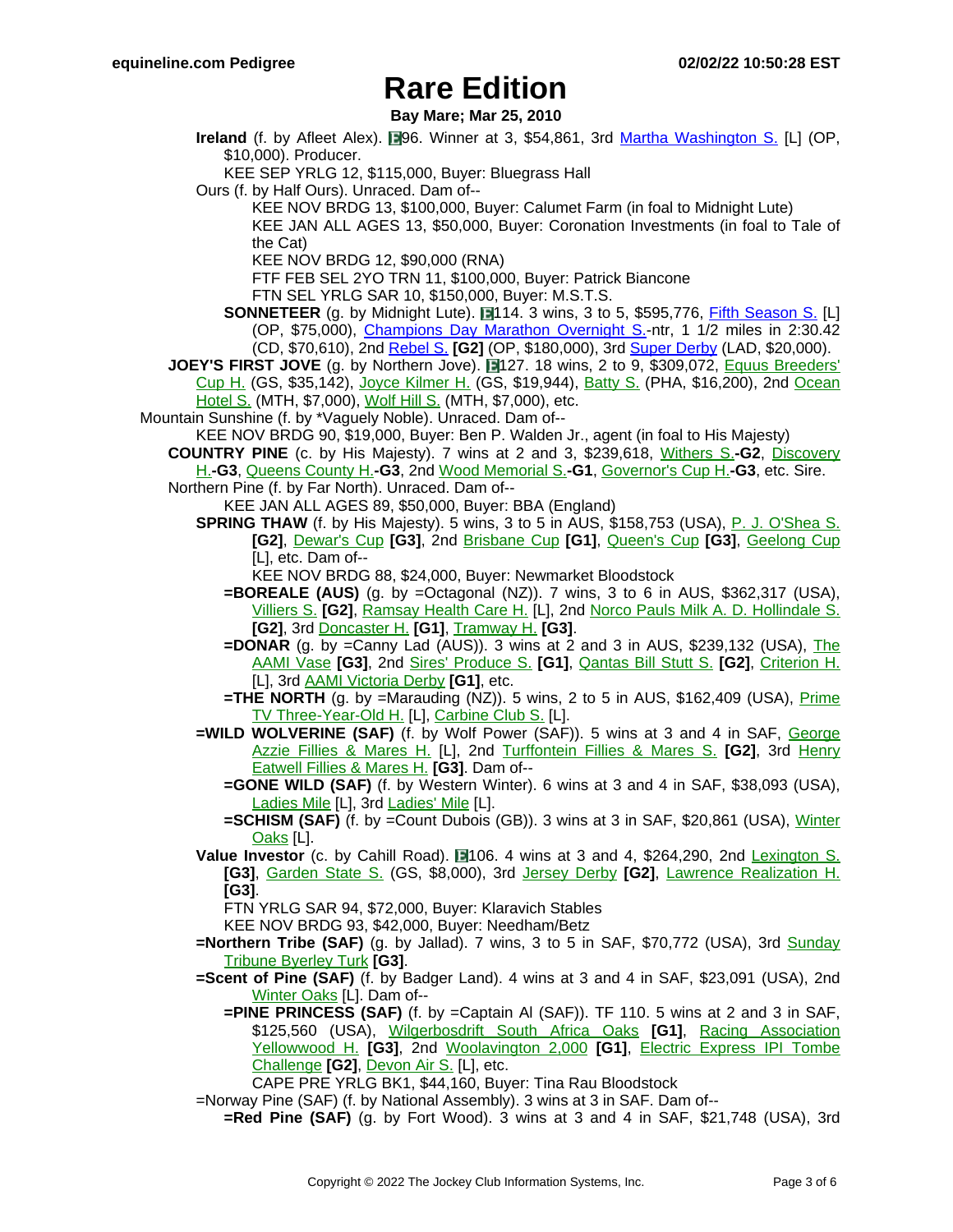**Bay Mare; Mar 25, 2010**

[Secretariat](https://www.equineline.com/dotVideoChart.cfm?track=TFF&country=SAF&race_date=2008-12-06&refno=8487662®istry=T&race_name=Secretariat+S.&race_number=6&day_evening=D&product_reference_number=40PA) S. [L].

Sun Peak (f. by Graustark). Unraced. Dam of--

- KEE NOV BRDG 95, \$15,000, Buyer: Newmarket International (in foal to Dixie Brass) KEE NOV BRDG 90, \$30,000, Buyer: Harold V. Goodman (in foal to Ziggy's Boy)
- Glopex (f. by Manzotti).  $\square$ 93. 4 wins at 3 and 5, \$28,278. Dam of--
	- KEE APR 2YO TX 95, \$15,000, Buyer: Tom Castoldi
	- **OMG (BRZ)** (c. by Jules).  $\Box$ 88. 3 wins at 3 in BRZ, placed at 5 in NA, \$35,952 (USA), Grande Premio [Professor](https://www.equineline.com/dotVideoChart.cfm?track=GVA&country=BRZ&race_date=2007-06-10&refno=7787629®istry=T&race_name=Grande+Premio+Professor+Nova+Monteiro&race_number=1947&day_evening=D&product_reference_number=40PA) Nova Monteiro **[G3]**, 3rd Pri[mavera-Taca](https://www.equineline.com/dotVideoChart.cfm?track=GVA&country=BRZ&race_date=2006-10-01&refno=7787629®istry=T&race_name=Primavera-Taca+Ernani+Glower+Bastos&race_number=527&day_evening=D&product_reference_number=40PA) Ernani Glower [Bastos](https://www.equineline.com/dotVideoChart.cfm?track=GVA&country=BRZ&race_date=2006-10-01&refno=7787629®istry=T&race_name=Primavera-Taca+Ernani+Glower+Bastos&race_number=527&day_evening=D&product_reference_number=40PA) [L].
	- **NOPEX (BRZ)** (g. by Jules). **106. 3 wins in 6 starts at 2 and 5 in BRZ and NA, \$34,051** (USA), [Nestor](https://www.equineline.com/dotVideoChart.cfm?track=GVA&country=BRZ&race_date=2003-03-29&refno=6276484®istry=T&race_name=Nestor+Jost&race_number=1581&day_evening=D&product_reference_number=40PA) Jost **[G3]**.
	- **=Alta Definicao (BRZ)** (f. by Our Emblem). 6 wins at 3 and 4 in BRZ, \$34,294 (USA), 3rd [Presidente](https://www.equineline.com/dotVideoChart.cfm?track=GVA&country=BRZ&race_date=2014-08-10&refno=8956000®istry=T&race_name=Presidente+Joao+Goulart&race_number=200&day_evening=D&product_reference_number=40PA) Joao Goulart [L].
	- **Ordway (BRZ)** (c. by Jules). **1974.** 2 wins at 3 in BRZ, \$20,659 (USA), 2nd Grande Premio [Cruzeiro](https://www.equineline.com/dotVideoChart.cfm?track=GVA&country=BRZ&race_date=2005-04-17&refno=6469092®istry=T&race_name=Grande+Premio+Cruzeiro+do+Sul&race_number=1682&day_evening=D&product_reference_number=40PA) do Sul **[G1]**, Grande Premio Frederico [Lundgren](https://www.equineline.com/dotVideoChart.cfm?track=GVA&country=BRZ&race_date=2004-12-05&refno=6469092®istry=T&race_name=Grande+Premio+Frederico+Lundgren&race_number=929&day_evening=D&product_reference_number=40PA) **[G3]**, 3rd Gr[ande](https://www.equineline.com/dotVideoChart.cfm?track=GVA&country=BRZ&race_date=2005-03-20&refno=6469092®istry=T&race_name=Grande+Premio+Francisco+Eduardo+de+Paula+Machado&race_number=1515&day_evening=D&product_reference_number=40PA) Premio [Francisco](https://www.equineline.com/dotVideoChart.cfm?track=GVA&country=BRZ&race_date=2005-03-20&refno=6469092®istry=T&race_name=Grande+Premio+Francisco+Eduardo+de+Paula+Machado&race_number=1515&day_evening=D&product_reference_number=40PA) Eduardo de Paula Machado **[G1]**.
- Stay Sharpe (f. by Sharpen Up (GB)). Unraced. Dam of--
	- TAT DEC MIX 96, \$49,421, Buyer: Maurice Burns (in foal to Unfuwain) FTN YRLG SAR 85, \$205,000, Buyer: LEVY, MORRIS
	- **Jalaab (IRE)** (c. by Green Desert). **11**02, TF 108. 5 wins, 3 to 8 in NA, UAE and ENG, \$156,893 (USA), 2nd [Jebel](https://www.equineline.com/dotVideoChart.cfm?track=JEB&country=UAE&race_date=2000-12-29&refno=2495035®istry=T&race_name=Jebel+Ali+S.&race_number=93&day_evening=D&product_reference_number=40PA) Ali S. [L].
	- =Manazil (IRE) (f. by =Generous (IRE)). TF 98. 3 wins at 3 in ENG, \$35,628 (USA). Dam of--
		- =Sinful Pleasure (IRE) (f. by =Sinndar (IRE)). TF 85. 2 wins at 3 in IRE, \$30,279 (USA). Dam of--
			- GOF ORB MIL 06, \$57,105, Buyer: H Bloodstock
			- **=PAIARDINA (IRE)** (f. by =Casamento (IRE)). TF 106. 4 wins in 8 starts at 2 and 3 in ITY, \$139,873 (USA), Premio [Archidamia](https://www.equineline.com/dotVideoChart.cfm?track=ROM&country=ITY&race_date=2017-10-01&refno=9764946®istry=T&race_name=Premio+Archidamia&race_number=2&day_evening=D&product_reference_number=40PA) [L], 2nd [Premio](https://www.equineline.com/dotVideoChart.cfm?track=MIL&country=ITY&race_date=2017-05-28&refno=9764946®istry=T&race_name=Premio+Oaks+d) Oaks d'Italia **[G2]**. TISEP 2015, \$13,355, Buyer: Alduino Botti
- Dual Blessing (twin) (f. by Danzig). Unraced. Dam of--
	- KEE NOV BRDG 95, \$15,500, Buyer: Sun Valley Farm

Diamonds n Pearls (f. by Black Tie Affair (IRE)). 191. 3 wins in 5 starts at 4, \$70,800. Dam of--

- KEE NOV BRDG 03, \$13,500, Buyer: Trinity Farms (in foal to Catienus) KEE NOV BRDG 02, \$9,500 (RNA)
	- KEE SEP YRLG 95, \$35,000, Buyer: Kenneth L. and Sarah K. Ramsey
- **CAT SHAKER** (g. by Catienus).  $\blacksquare$ 106. 4 wins, 2 to 8, \$190,330, Rushaway S. [\[L\] \(T](https://www.equineline.com/dotVideoChart.cfm?track=TP+&country=USA&race_date=2005-03-26&refno=6578150®istry=T&race_name=Rushaway+S.&race_number=8&day_evening=D&product_reference_number=40PA)P, \$62,000), 2nd [Tri-State](https://www.equineline.com/dotVideoChart.cfm?track=ELP&country=USA&race_date=2007-09-01&raceid=mp4:2007/300/200709011705ELD10_300.f4v&refno=6578150®istry=T&race_name=Tri-State+H.&race_number=10&day_evening=D&product_reference_number=40PA) H. (ELP, \$10,000), 3rd I[ndependence](https://www.equineline.com/dotVideoChart.cfm?track=MNR&country=USA&race_date=2007-07-03&raceid=mp4:2007/300/200707032013MNE4_300.f4v&refno=6578150®istry=T&race_name=Independence+Day+S.&race_number=4&day_evening=D&product_reference_number=40PA) Day S. [L] (MNR, \$7,500), [WEBN](https://www.equineline.com/dotVideoChart.cfm?track=TP+&country=USA&race_date=2005-02-05&refno=6578150®istry=T&race_name=WEBN+S.&race_number=10&day_evening=D&product_reference_number=40PA) S. (TP, \$5,000), [Turfway](https://www.equineline.com/dotVideoChart.cfm?track=TP+&country=USA&race_date=2005-01-08&refno=6578150®istry=T&race_name=Turfway+Prevue+S.&race_number=10&day_evening=D&product_reference_number=40PA) Prevue S. (TP, \$5,000). FTK OCT YRLG 03, \$2,300, Buyer: William T. Callis
- Dinah's Pearls (f. by Dynaformer). 87. Winner at 5, \$87,500. Dam of--
	- FTI SPR 2YO TRN 02, \$25,000, Buyer: Leo O'Brien, agent
	- **Adriatic Dream** (f. by Wild Desert). 198. 3 wins at 2 and 3, \$184,321, 2nd [Eventail](https://www.equineline.com/dotVideoChart.cfm?track=BEL&country=USA&race_date=2013-07-04&raceid=mp4:2013/1308/201307041436BED4_1308.f4v&refno=8858901®istry=T&race_name=Eventail+S.&race_number=4&day_evening=D&product_reference_number=40PA) S. -R (BEL, \$20,000).
- Dual Threat (f. by Stalwart). ■107. 3 wins, 2 to 4, \$36,364. Dam of--
	- FTN NOV HRA BEL 92, \$9,700, Buyer: Joseph Lunetta
	- FTK SUM YRLG 89, \$40,000, Buyer: General Agricultural Services
	- =Potridual (ARG) (f. by =Potrillazo (ARG)). Unraced in Argentina. Dam of--
	- **=TOCOFONDO (ARG)** (c. by =Engrillado (ARG)). 3 wins at 3 and 4 in ARG, \$34,740 (USA), [Botafogo](https://www.equineline.com/dotVideoChart.cfm?track=SI+&country=ARG&race_date=2009-01-07&refno=7895379®istry=T&race_name=Botafogo&race_number=8&day_evening=D&product_reference_number=40PA) [L].
- Capote's Blessing (f. by Capote). **667.** Placed at 3, \$4,060. Dam of--
	- NEW YORK MIX OCT 05, \$1,000, Buyer: Dear Run (in foal to Wheelaway)
	- FTI DEC MIX 01, \$3,200, Buyer: Ralph Bianculli (in foal to Unbridled Jet)
	- FNY 2YO TRN SAR 95, \$25,000, Buyer: Arnold A. Heft
	- FTF FEB SEL 2YO TRN 95, \$10,000 (RNA)
	- FTN YRLG SAR 94, \$47,000, Buyer: Linda Rice
	- Allens Blessing (f. by Allen's Prospect). 1401. 9 wins, 3 to 5, \$202,440, 2nd P[olitely](https://www.equineline.com/dotVideoChart.cfm?track=LRL&country=USA&race_date=2003-12-13&refno=5719340®istry=T&race_name=Politely+S.&race_number=8&day_evening=D&product_reference_number=40PA) S. -R (LRL, \$12,000). Producer.
		- FTI SEL YRLG OCT 01, \$1,700, Buyer: Charles Murray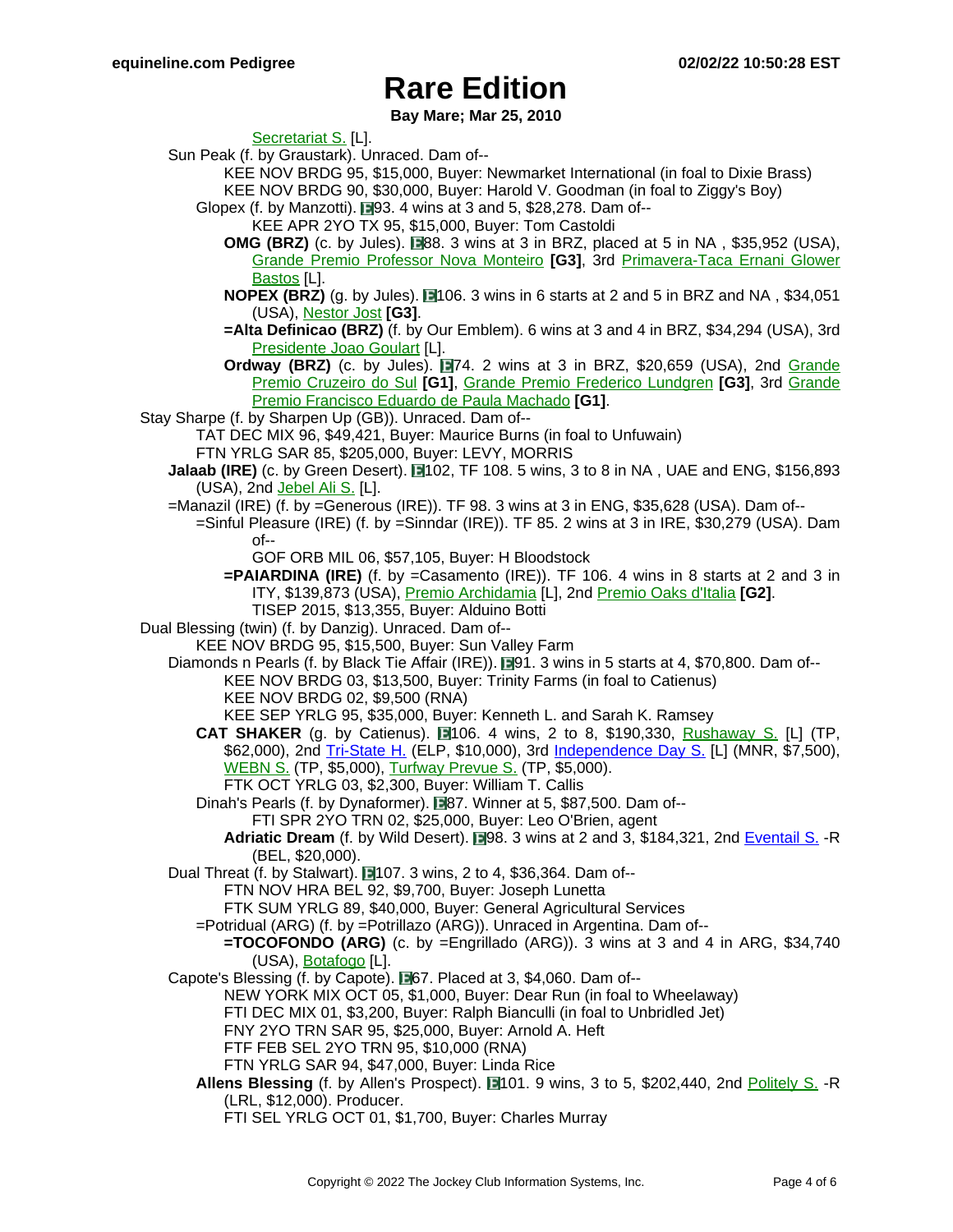**Bay Mare; Mar 25, 2010**

Forever Dreaming (f. by Youth). Unraced. Dam of-- KEE NOV BRDG 91, \$4,500, Buyer: Gil Norris (in foal to Seattle Song) KEE JAN ALL AGES 91, \$7,500 (RNA) KEE NOV BRDG 87, \$12,000, Buyer: ROACH, TOM, AGENT Pretty Peggy (f. by Summing). Unplaced in 2 starts. Dam of-- LTB SPR MIX 89, \$6,500, Buyer: John H. Adger, agent LTB SPR MIX 88, \$7,200, Buyer: Yellow Jacket Farm KEE SEP YRLG 87, \$10,000, Buyer: BENTLEY, JACK L. **Taylortown** (g. by Leestown). 198. 2 wins at 3, \$89,851, 3rd A. L. (Red) [Erwin](https://www.equineline.com/dotVideoChart.cfm?track=LAD&country=USA&race_date=2008-09-06&raceid=mp4:2008/1308/200809061818LDM9_1308.f4v&refno=7505562®istry=T&race_name=A.+L.+(Red)+Erwin+S.&race_number=9&day_evening=D&product_reference_number=40PA) S. -R (LAD, \$15,000). LBS FALL YRLG MIX 06, \$7,500, Buyer: Stacey Moak **Peggy's Promise** (g. by Glaring). **1984.** 2 wins at 3, \$51,695, 3rd Gentilly H. [-R \(FG](https://www.equineline.com/dotVideoChart.cfm?track=FG+&country=USA&race_date=2004-03-20&refno=6224705®istry=T&race_name=Gentilly+H.&race_number=9&day_evening=D&product_reference_number=40PA), \$11,000). LBS FALL YRLG MIX 02, \$5,000, Buyer: William T. Reed Mirare (f. by Caro (IRE)). Unraced. Dam of-- FTN YRLG SAR 88, \$295,000 (RNA) =Castellana (AUS) (f. by =Marscay (AUS)). Winner at 3 in AUS, \$3,003 (USA). Dam of-- MGL NAT 10, \$8,452, Buyer: Debbie Power (in foal to War Pass) ING EAS BDM 08, \$46,619 (RNA) =Civita (AUS) (f. by =Commands (AUS)). 6 wins, 2 to 5 in AUS, \$48,142 (USA). Dam of-- **=Captain Jamie (AUS)** (g. by =Captain Sonador (AUS)). 3 wins at 3 and 4 in SIN, \$246,799 (USA), 3rd [Singapore](https://www.equineline.com/dotVideoChart.cfm?track=SIN&country=SIN&race_date=2018-05-26&refno=9786478®istry=T&race_name=Singapore+Guineas&race_number=8&day_evening=D&product_reference_number=40PA) Guineas [L], Singapore [Three-Year-Old](https://www.equineline.com/dotVideoChart.cfm?track=SIN&country=SIN&race_date=2018-03-30&refno=9786478®istry=T&race_name=Singapore+Three-Year-Old+Sprint&race_number=9&day_evening=D&product_reference_number=40PA) Sprint [L]. MM GOLD COAST 2YO 2016, \$113,085, Buyer: World Wide Bloodstock MM GOLD COAST MAR YRLG, \$15,966, Buyer: P&G Racing Arctic Scene (f. by Arctic Tern). Unplaced in 2 starts in ENG. Dam of-- OBS SPR 2YO TRN HRA 87, \$24,000, Buyer: George Elphand FTN YRLG SAR 86, \$70,000, Buyer: HOFMAN, GEORGIA E. **=COURVOISIER (AUS)** (c. by Hennessy). Winner at 3 in AUS, \$84,059 (USA), Gloa[ming](https://www.equineline.com/dotVideoChart.cfm?track=ROH&country=AUS&race_date=2001-09-08&refno=5762465®istry=T&race_name=Gloaming+S.&race_number=6&day_evening=D&product_reference_number=40PA) S. **[G2]**, 2nd [Canonbury](https://www.equineline.com/dotVideoChart.cfm?track=RAN&country=AUS&race_date=2000-10-02&refno=5762465®istry=T&race_name=Canonbury+S.&race_number=1&day_evening=D&product_reference_number=40PA) S. [L], 3rd [George](https://www.equineline.com/dotVideoChart.cfm?track=WF+&country=AUS&race_date=2001-09-22&refno=5762465®istry=T&race_name=George+Main+S.&race_number=6&day_evening=D&product_reference_number=40PA) Main S. **[G1]**, [Peter](https://www.equineline.com/dotVideoChart.cfm?track=ROH&country=AUS&race_date=2001-08-25&refno=5762465®istry=T&race_name=Peter+Pan+S.&race_number=6&day_evening=D&product_reference_number=40PA) Pan S. **[G2]**. Sire. **=Snow Beauty** (f. by Danehill). 3 wins at 3 in AUS, \$68,949 (USA), 3rd Tea [Rose](https://www.equineline.com/dotVideoChart.cfm?track=ROH&country=AUS&race_date=1997-09-20&refno=1697291®istry=T&race_name=Tea+Rose+S.&race_number=4&day_evening=D&product_reference_number=40PA) S. **[G2]**. **=Ice King (AUS)** (g. by Snaadee). 2 wins at 3 in AUS, \$46,258 (USA), 3rd Prime [Television](https://www.equineline.com/dotVideoChart.cfm?track=TAM&country=AUS&race_date=1999-01-29&refno=4610806®istry=T&race_name=Prime+Television+S.&race_number=7&day_evening=D&product_reference_number=40PA) S. [L]. =Minnie Me (AUS) (f. by =Snippets (AUS)). 3 wins at 3 in AUS, \$52,661 (USA). Dam of-- **=CENT PER CENT (AUS)** (g. by Secret Savings). 8 wins, 2 to 6 in NZ and AUS, \$394,920 (USA), SGE Credit Union Gosford [Guineas](https://www.equineline.com/dotVideoChart.cfm?track=GOS&country=AUS&race_date=2008-02-10&refno=7429137®istry=T&race_name=SGE+Credit+Union+Gosford+Guineas&race_number=8&day_evening=D&product_reference_number=40PA) [L]. MGC YRLG JAN 06, \$90,024, Buyer: Graeme Rogerson **=Minnie Mah (AUS)** (f. by =Al Maher (AUS)). 2 wins at 3 in AUS, \$99,239 (USA), 3rd **[Typhoon](https://www.equineline.com/dotVideoChart.cfm?track=MOO&country=AUS&race_date=2011-02-25&refno=8253067®istry=T&race_name=Typhoon+Tracy+Fillies+Plate&race_number=6&day_evening=D&product_reference_number=40PA) Tracy Fillies Plate [L].** ING EAS YRLG 09, \$21,471, Buyer: M. Kent =Tycoon Scene (IRE) (f. by Last Tycoon (IRE)). Winner at 2 in AUS. Dam of-- **=Hotel Casino (AUS)** (g. by =Magic Albert (AUS)). 6 wins, 3 to 5 in AUS, \$216,457 (USA), 3rd Big6 Hall [Mark](https://www.equineline.com/dotVideoChart.cfm?track=KEN&country=AUS&race_date=2009-04-13&refno=7082720®istry=T&race_name=Big6+Hall+Mark+S.&race_number=6&day_evening=D&product_reference_number=40PA) S. [L], [Yalumba](https://www.equineline.com/dotVideoChart.cfm?track=HAW&country=AUS&race_date=2009-11-05&refno=7082720®istry=T&race_name=Yalumba+Wines+Safilo+Cup&race_number=6&day_evening=D&product_reference_number=40PA) Wines Safilo Cup [L]. **4th dam** Home by Dark, by Hill Prince. Unraced. Half-sister to **TIME FOR BED** (\$47,015, Test S., etc.), **Dinner Gong** (\$131,138, 3rd Sussex Turf H.), **Chapel** (3rd Fashion S.). Dam of 8 winners, including-- **DARK MIRAGE** (f. by \*Persian Road II). 12 wins, 2 to 4, \$362,788, Champion 3-year-old filly in U.S., Filly Triple Crown in U.S., Coaching Club [American](https://www.equineline.com/dotVideoChart.cfm?track=BEL&country=USA&race_date=1968-06-22&refno=114750®istry=T&race_name=Coaching+Club+American+Oaks&race_number=7&day_evening=D&product_reference_number=40PA) Oaks, Mother [Goose](https://www.equineline.com/dotVideoChart.cfm?track=BEL&country=USA&race_date=1968-06-08&refno=114750®istry=T&race_name=Mother+Goose+S.&race_number=7&day_evening=D&product_reference_number=40PA) S., A[corn](https://www.equineline.com/dotVideoChart.cfm?track=BEL&country=USA&race_date=1968-05-25&refno=114750®istry=T&race_name=Acorn+S.&race_number=7&day_evening=D&product_reference_number=40PA) S.-etr, 1 mile in 1:34.80, [Kentucky](https://www.equineline.com/dotVideoChart.cfm?track=CD+&country=USA&race_date=1968-05-03&refno=114750®istry=T&race_name=Kentucky+Oaks&race_number=8&day_evening=D&product_reference_number=40PA) Oaks, [Delaware](https://www.equineline.com/dotVideoChart.cfm?track=DEL&country=USA&race_date=1968-07-27&refno=114750®istry=T&race_name=Delaware+Oaks&race_number=90&day_evening=D&product_reference_number=40PA) Oaks, [Monmouth](https://www.equineline.com/dotVideoChart.cfm?track=MTH&country=USA&race_date=1968-07-04&refno=114750®istry=T&race_name=Monmouth+Oaks&race_number=8&day_evening=D&product_reference_number=40PA) Oaks, [Santa](https://www.equineline.com/dotVideoChart.cfm?track=SA+&country=USA&race_date=1969-02-12&refno=114750®istry=T&race_name=Santa+Maria+H.&race_number=8&day_evening=D&product_reference_number=40PA) Maria H., [Prioress](https://www.equineline.com/dotVideoChart.cfm?track=AQU&country=USA&race_date=1968-04-03&refno=114750®istry=T&race_name=Prioress+S.&race_number=7&day_evening=D&product_reference_number=40PA) S., etc. **BOLD IMPULSE** (c. by Bold Bidder). 6 wins, 2 to 10, \$106,245, San Mateo [S., 2nd](https://www.equineline.com/dotVideoChart.cfm?track=BM+&country=USA&race_date=1975-11-08&refno=575967®istry=T&race_name=San+Mateo+S.&race_number=8&day_evening=D&product_reference_number=40PA) Californi[a](https://www.equineline.com/dotVideoChart.cfm?track=BM+&country=USA&race_date=1975-11-29&refno=575967®istry=T&race_name=California+Juvenile+S.&race_number=8&day_evening=D&product_reference_number=40PA) [Juvenile](https://www.equineline.com/dotVideoChart.cfm?track=BM+&country=USA&race_date=1975-11-29&refno=575967®istry=T&race_name=California+Juvenile+S.&race_number=8&day_evening=D&product_reference_number=40PA) S.**-G2**, 3rd [Rolling](https://www.equineline.com/dotVideoChart.cfm?track=GG+&country=USA&race_date=1978-04-29&refno=575967®istry=T&race_name=Rolling+Green+H.&race_number=8&day_evening=D&product_reference_number=40PA) Green H. **GRAY MIRAGE** (f. by Bold Bidder). Black type winner, see above.

**Prince of Reason** (c. by Hail to Reason). 2 wins at 2, \$92,528, 2nd Ch[ampagne](https://www.equineline.com/dotVideoChart.cfm?track=BEL&country=USA&race_date=1973-10-13&refno=392905®istry=T&race_name=Champagne+S.&race_number=8&day_evening=D&product_reference_number=40PA) S.**-G1**, Law[rence](https://www.equineline.com/dotVideoChart.cfm?track=BEL&country=USA&race_date=1974-08-31&refno=392905®istry=T&race_name=Lawrence+Realization+S.&race_number=8&day_evening=D&product_reference_number=40PA) [Realization](https://www.equineline.com/dotVideoChart.cfm?track=BEL&country=USA&race_date=1974-08-31&refno=392905®istry=T&race_name=Lawrence+Realization+S.&race_number=8&day_evening=D&product_reference_number=40PA) S.**-G2**, [Sanford](https://www.equineline.com/dotVideoChart.cfm?track=SAR&country=USA&race_date=1973-08-15&refno=392905®istry=T&race_name=Sanford+S.&race_number=7&day_evening=D&product_reference_number=40PA) S.**-G2**, 3rd Laurel [Futurity](https://www.equineline.com/dotVideoChart.cfm?track=LRL&country=USA&race_date=1973-11-03&refno=392905®istry=T&race_name=Laurel+Futurity&race_number=8&day_evening=D&product_reference_number=40PA)**-G1**, [Hopeful](https://www.equineline.com/dotVideoChart.cfm?track=SAR&country=USA&race_date=1973-08-25&refno=392905®istry=T&race_name=Hopeful+S.&race_number=7&day_evening=D&product_reference_number=40PA) S.**-G1**. Sire.

Dusky Evening (f. by Tim Tam). 3 wins at 3, \$24,096.

**JAVAMINE** (f. by Nijinsky II). 7 wins at 3 and 4, \$243,235, Matron H.**[-G2](https://www.equineline.com/dotVideoChart.cfm?track=AP+&country=USA&race_date=1977-09-03&refno=235430®istry=T&race_name=Matron+H.&race_number=8&day_evening=D&product_reference_number=40PA)**, Diana H.**[-G2](https://www.equineline.com/dotVideoChart.cfm?track=SAR&country=USA&race_date=1977-08-22&refno=235430®istry=T&race_name=Diana+H.&race_number=8&day_evening=D&product_reference_number=40PA)**, Long [Island](https://www.equineline.com/dotVideoChart.cfm?track=BEL&country=USA&race_date=1976-10-18&refno=235430®istry=T&race_name=Long+Island+H.&race_number=8&day_evening=D&product_reference_number=40PA) H.**-G3**, [Knickerbocker](https://www.equineline.com/dotVideoChart.cfm?track=AQU&country=USA&race_date=1976-11-02&refno=235430®istry=T&race_name=Knickerbocker+H.&race_number=6&day_evening=D&product_reference_number=40PA) H.**-G3**, 2nd [Alabama](https://www.equineline.com/dotVideoChart.cfm?track=SAR&country=USA&race_date=1976-08-14&refno=235430®istry=T&race_name=Alabama+S.&race_number=8&day_evening=D&product_reference_number=40PA) S.**-G1**, etc.

**Sir Jinsky** (c. by Nijinsky II). 3 wins at 3 and 4, \$49,968, 3rd [Thomas](https://www.equineline.com/dotVideoChart.cfm?track=MED&country=USA&race_date=1978-12-30&refno=634362®istry=T&race_name=Thomas+A.+Edison+H.&race_number=55&day_evening=E&product_reference_number=40PA) A. Edison H. Sire.